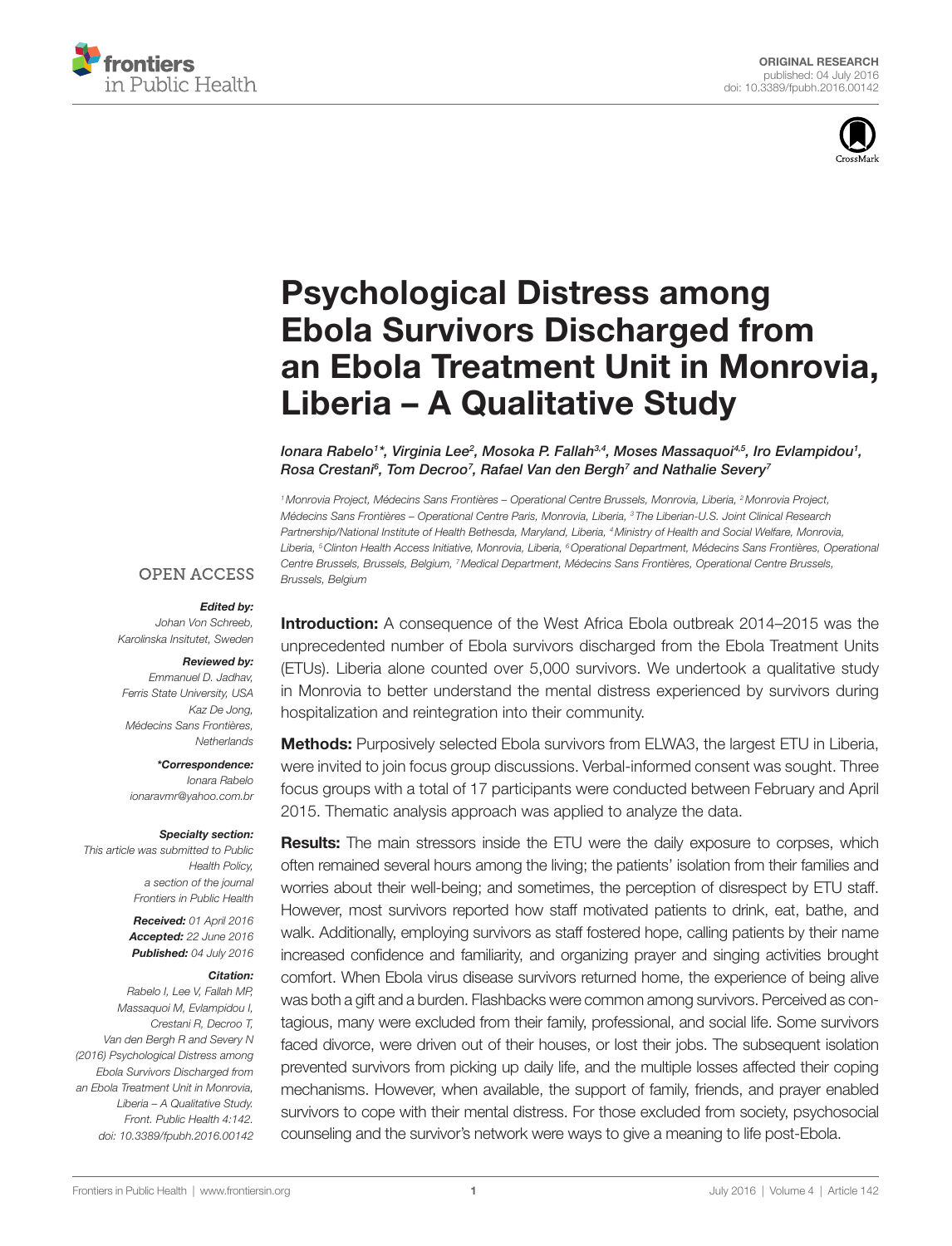**Conclusion:** Exposure to death in the ETU and stigma in the communities induced posttraumatic stress reactions and symptoms of depression among Ebola survivors. Distress in the ETU can be reduced through timely management of corpses. Coping mechanisms can be strengthened through trust relationships, religion, peer/community support, and community-based psychosocial care. Mental health disorders need to be addressed with appropriate specialized care and follow-up.

Keywords: Ebola virus disease, Liberia, qualitative research, psychological distress, emergency response

### INTRODUCTION

The West Africa Ebola outbreak was unprecedented. By 31st January, 2016, 28,646 individuals had been infected with the Ebola Virus, 17,323 of whom survived ([1\)](#page-5-0). While mortality rates were dramatic, communities and health systems were for the first time confronted with sizeable numbers of Ebola Virus Disease (EVD) survivors. In Liberia alone, more than 5,000 patients survived Ebola ([1](#page-5-0)). Such survivors experienced a life-threatening event, and during their hospitalization, many were exposed to extreme suffering and were separated from their loved ones. Survivors from previous Ebola outbreaks have reported major barriers to resuming normal lives after release from treatment, such as emotional distress, health issues, loss of possessions, and difficulty regaining their livelihoods ([2](#page-5-1)[–4\)](#page-5-2). In addition, Ebola survivors may face stigma or even violence [\(4](#page-5-2)–[8\)](#page-5-3). However, the challenges to reintegration of EVD survivors in society during the West Africa outbreak may have been very different to what was described previously, due to the sheer magnitude and the extensive media coverage of the outbreak.

In Monrovia, Liberia, Médecins Sans Frontières (MSF) managed an Ebola Treatment Unit (ETU), known as ELWA3. Survivors discharged from ELWA3 were provided psychosocial support. We conducted a qualitative study to improve the understanding of mental stress experienced by survivors during hospitalization and during subsequent reintegration in their communities. Furthermore, we explored the mechanisms that helped survivors cope with mental distress in order to better guide our supportive activities.

## MATERIALS AND METHODS

### Design

Qualitative data were collected from EVD survivors: experiences of mental distress and coping mechanisms during hospitalization and reintegration in the community were explored. Data were collected through focus group discussions (FGD), allowing the researchers to explore multiple perspectives of reported experiences and views.

### Study Setting

Médecins Sans Frontières was one of the major actors to respond to the outbreak in Liberia, providing care for EVD inpatients in a number of ETUs in the country, including ELWA3 in Monrovia, with a capacity of 250 beds at the peak of the outbreak. MSF activities consisted of medical and psychosocial care for EVD inpatients. After discharge, medical and psychosocial follow-up for survivors was provided at home. Additionally, by the end of January 2015, an outpatient MSF survivor clinic was established to respond to the needs of ELWA3 survivors who reported physical and psychological complaints post-EVD. The survivor clinic provided comprehensive health care through medical consultations and individual and group counseling. When needed or requested, home visits were organized.

### Recruitment

Qualitative data were collected from EVD survivors, purposively selected from the survivors attending the survivor clinic. Survivors who felt comfortable to speak about their treatment and recovery were invited to join a FGD. Survivors who were receiving at least two counseling or medical consultations at the EVD survivor clinic were invited to join a FGD. Those interested were informed that participation was voluntary, and a transport allowance was provided. All the survivors received counseling.

### Data Collection

Focus groups were conducted between 6th February and 22nd April, 2015. Verbal-informed consent was obtained prior to the commencement of the FGDs. During verbal consent, participants were informed on the dynamic of the FGD's criteria to be a participant, the concept of voluntary participation, confidentiality, the expected duration of the FGD (1 h), eventual risks, benefits (support better EVD patients and survivors), reimbursements (transport), dissemination of the results, and right to refuse or withdraw. Additionally, the research team informed that no patient names or identifying information will be used in any presentation or publication and that the notes, tapes, and transcripts will be kept locked in the MSF clinic and destroyed after 3 years.

To favor participation, groups were divided by gender. The first group included nine female survivors and was conducted in a tent used for psychosocial group counseling, outside the premises of the ETU. The second and third FGDs included male EVD survivors, and were conducted inside the survivor clinic. The second FGD included eight male survivors, of whom six were invited to a third FGD. An interview guide with open-ended questions was applied. There were four main themes: (1) mental health distress during treatment at ELWA3, (2) coping strategies to overcome mental health distress in ELWA3, (3) mental health distress after discharge from ELWA3, and (4) coping strategies after discharge from ELWA3. The three focus groups were conducted by one expatriate mental health adviser and three national counselors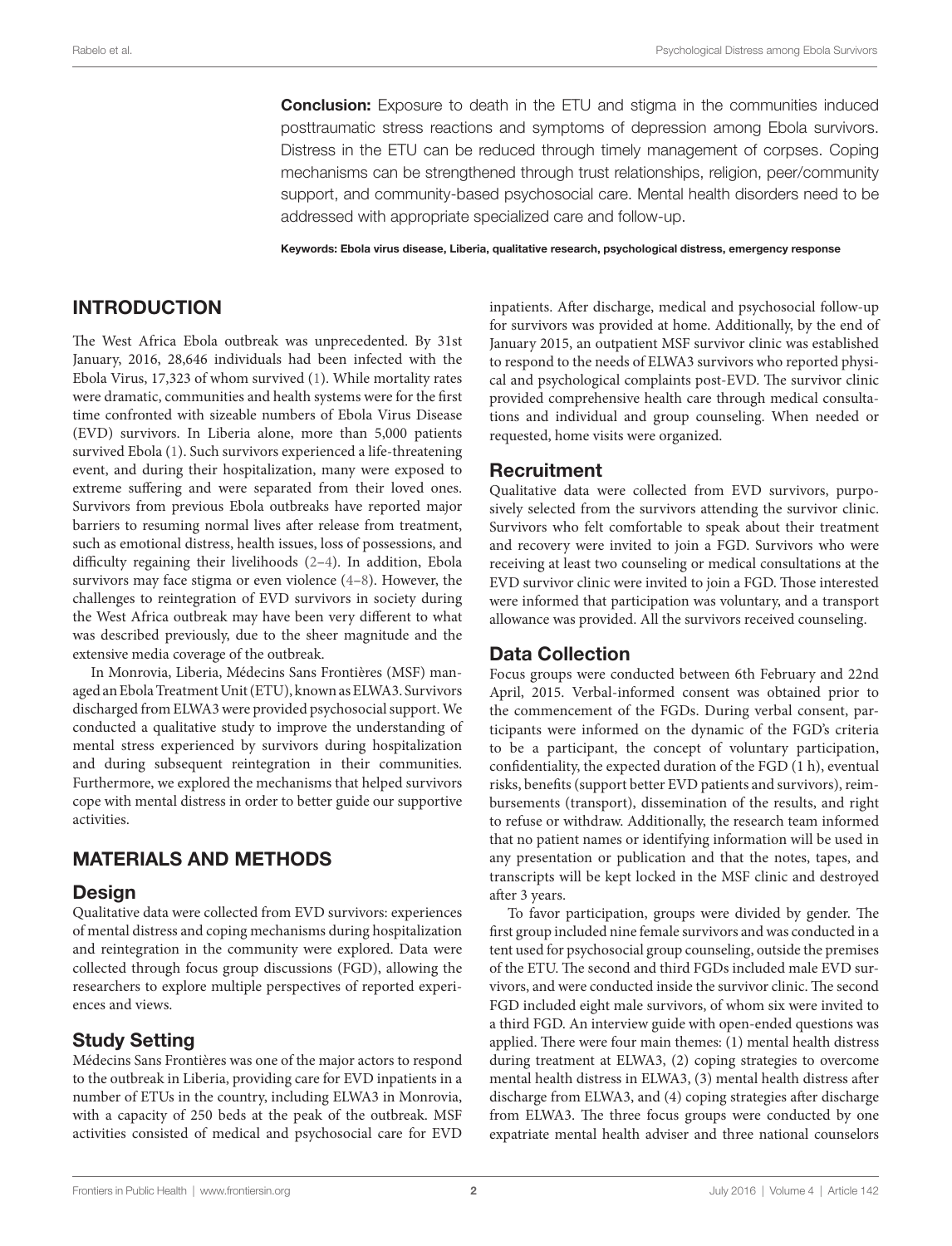trained in qualitative research. In addition to hand-written notes, the FGDs were audio-recorded and analyzed.

### Data Analysis

An interim analysis was conducted showing that the experiences and views brought up were very similar across FGDs. Therefore, the researchers concluded that saturation was reached after three FGDs. From the data collected during the third FGD, no new codes and categories were generated. The FGDs were transcribed by the research coordinator. Any identifying information was removed to maintain anonymity. Two researchers employed a thematic analysis approach. Through inductive analysis, data were coded without applying a preexisting theory or coding frame. A codebook was developed, and all data were coded. Clusters of linked codes were grouped into categories. The analyses from the different researchers were compared. In addition, generated categories were validated through triangulation with observations made during the regular work of both researchers, who provided psychological and mental health care to survivors in the clinic and the communities. When contradictions emerged, the researchers held discussions to develop a broader and deeper understanding of the data.

### **Ethics**

The study was approved by the University of Liberia-Pacific Institute for Research and Evaluation Institutional Review Board (Monrovia, Liberia).

# RESULTS

### Mental Health Distress during the Treatment in Ebola Treatment Unit Overwhelming Exposure to Death in the ETU

The daily exposure to the death of relatives, friends, and other patients was a very stressful experience and induced despair in all patients. To survive, patients had to eat, drink, and take medicines, while other patients died in front of them. Respondents commonly agreed this to be the worst experience inside the ETU.

I came in the ETU very sick and what struck me were the dead bodies. All people were dying in front of me, even my best friend. I was taking care of her when she died right in front of me while we were eating. While we were eating people passed by carrying dead bodies. (Female survivor, 28 years old)

Exposure to dead bodies was even more distressing as healthcare workers could only periodically enter the ETU. Therefore, when patients died, their corpses remained often several hours among the living.

### Concerns about Family Life outside the ETU

Ebola virus disease patients felt isolated from their relatives. Although patients could be visited in the family visit area, most patients reported that they did not receive visits. Multiple factors contributed to this. Family members did not know in which ETU

their relative was admitted, or they had to take care of children or elderly in their homes, or they were too afraid to come to the ETU, or they did not have money for transportation.

Although feeling abandoned, patients could not forget the beloved ones they left behind in their homes, while they were struggling for their own lives. Therefore, the lack of contact with their family outside the ETU troubled hospitalized patients. Patients did not have news about the well-being of their family, while the ongoing deadly epidemic nurtured many rumors.

The governmental quarantine policy was another burden, as they knew that family of EVD patients were separated from the rest of the community and suffered stigmatization. Other uncertainties that distressed inpatients continuously included the economic situation of their families and the lack of information on who was replacing them as a caregiver for their children. In addition, patients knew that their family was not aware if they were alive or had died since they were admitted.

One thing that was killing us was flashbacks. Imagine taking treatment and thinking about what happened, behind you, the loss of your children, the quarantine of your family. (Male survivor, 44 years old)

### Loss of Sense of Reality in the ETU

Some of the survivors described a sense of numbness and failure to connect with the reality inside the ETU, as if the physical and mental suffering within the ETU resulted in a reduced mental awareness. Somehow this state seemed to help some patients to reduce stress levels inside the ETU.

I had been working in a gold mine where people dressed with a mask before going into the water to dive, and when I see him coming with the mask on, it reminded me of the mine. The first 3 or 4 days I was there, to me it was like in the mine, or under the water, because when under the water, you have no feelings, you only feel warm, you urinate on yourself and only come out if you want to go to the toilet. (Male survivor, 55 years old)

Some survivors described how it took time after being discharged to recognize that their behavior inside the ETU was affected by all the death and suffering they had to face daily in the ETU. Only then they realized how their perception of reality and the conversations they had were not connected with reality.

(…) everybody died in the tent and now I think first I used to talk stupid things but now the people talk to me, so I can talk something with sense now. (Female survivor, 24 years old)

#### Ambivalent Views of ETU Staff and Care

The attitude from ETU staff was perceived ambivalently. Some survivors described the ETU staff as intrusive and not respectful. The patients described how staff threw things they had asked for, even talking harshly with them.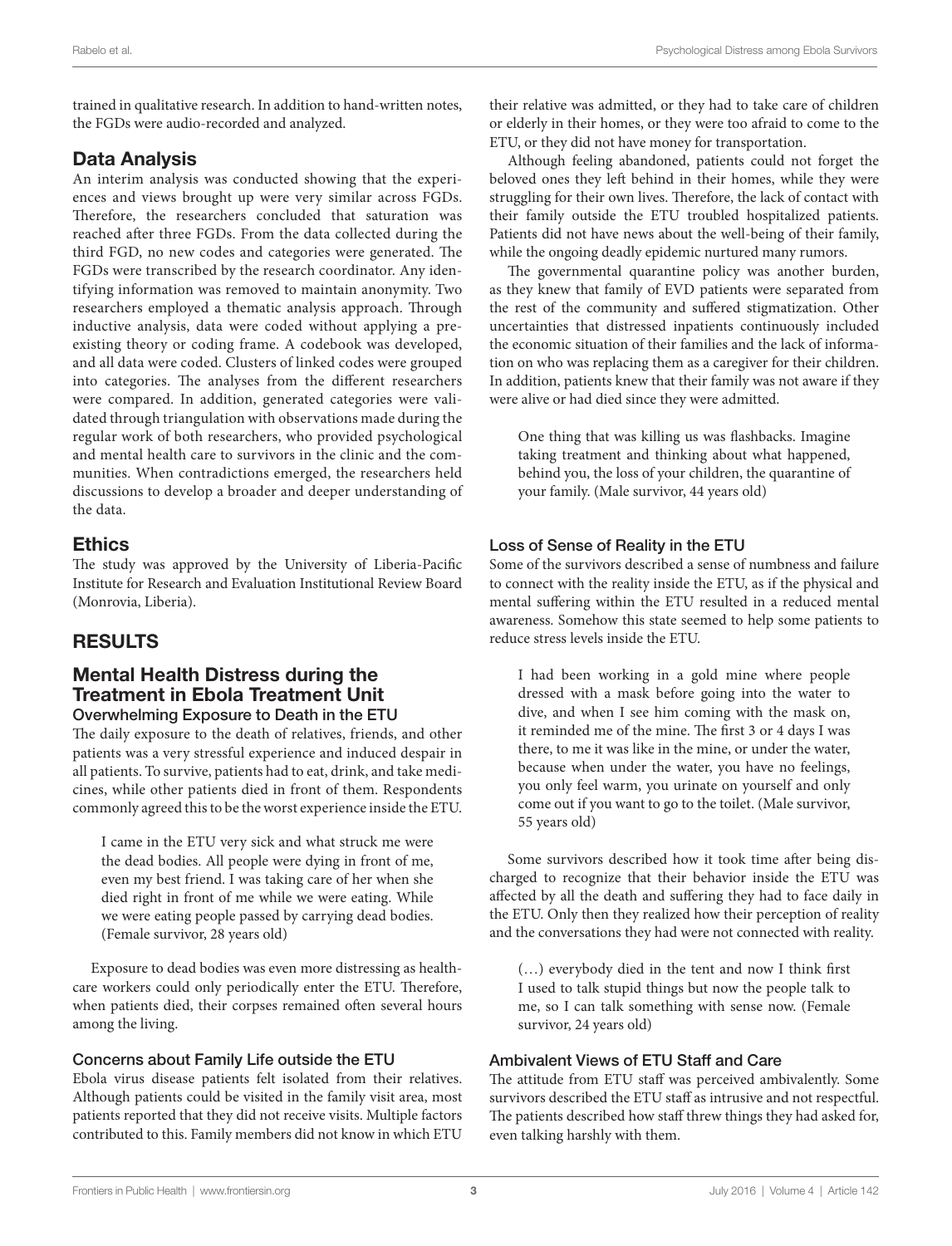My stressful experience with staff was that whenever we requested for clothes, they threw it at us, whether we liked it or not. … Some workers were not treating us fair when giving us food. For example, they used to say: if you don't eat your food and just sit there, your friends are dying, and you will soon die also. (Male survivor, 44 years old)

On the other hand, some survivors described the ETU staff as encouraging, as they motivated them to drink, eat, take a bath, and walk around. Patients also explained how being called by their name encouraged them, bringing a sense of identity, confidence, and familiarity.

In the ETU, a doctor called Dr XXX was with me almost every day. He gave me a lot of words of encouragement whenever he came in. He would call me by my name, stand close to me or sometimes sit with me on the bed and try to counsel me so I felt like home. From there I got very much motivated to take my pills and the Oral Rehydration Salts regularly, and I found myself recovering very fast thanks to his counselling. (Male survivor, 55 years old)

### Coping Strategies in the ETU: Supportive Attitude from Staff, Peer Support, and Prayer

Three main coping strategies emerged from the FGD: supportive attitude from staff, peer support, and prayer. As highlighted above, the staff's attitude was perceived differently by different survivors, though all agreed that a supportive attitude from the caregivers was encouraging when fighting EVD.

Furthermore, caregiver–survivors (peers) played a meaningful role. Wearing a lighter form of PPE (usually a blue suit), they could stay longer inside the ETU and, thus, develop a closer contact with the hospitalized patients. Having survived Ebola they brought hope to the minds of inpatients.

The nurses and counselors are very good, they really took care of me; …and the staff that used to be in blue suit used to help me [the caregivers in blue suits were EVD survivors working inside the ETU as peer counselors and auxiliary staff]. (Female survivor, 42 years old)

Finally, the presence of a religious leader, gathering patients to pray and sing together, was perceived by respondents as very supportive during the time they were admitted inside the ETU.

A community pastor came every morning and had devotion with us and prayed. That built up my strength. (Male survivor, 56 years old)

# Mental Health Distress after Discharge from the ETU

#### Loss of Beloved Ones

When EVD survivors returned home, the experience of being alive was both a gift and a burden. They came back from the

dead but many had also lost their loved ones. Many survivors did not have a chance to mourn with their families or communities. When corpses were cremated, without funerals and formal burial, they did not even have a grave to visit.

We were nine in the house everybody died, I'm the only survivor, so I'm living but my spirit is not in my body, I can't sleep. (Female 42 years old)

Additionally, some survivors lost their possessions and even their homes, when these were burned.

### Stigma in the Community and Isolation Interfered with the Mourning Process

Upon their arrival back home, Ebola survivors reported they were still perceived as contagious Ebola cases and, thus, a threat for the community. Ongoing somatic complaints induced suspicion. Community members claimed that if they were still sick they could still infect the community. Messages from the government and organizations on Ebola transmission changed regularly, which nurtured confusion.

Some Ebola survivors were forced to divorce, were driven out of their houses, or lost their jobs as nobody wanted to buy their products at the market, or touch their money. Some survivors reported how their children refused to be fed by them and how relatives avoided them. They were prevented to go to religious meetings and public spaces, such as public restrooms and public water tabs.

When I was using the government toilet they were gossiping about me. Even when my children collect water, the people said "your mom got Ebola, your mom must not collect water here". (Female survivor, 42 years old)

When rejected and ostracized from workplaces, community, church, and family, survivors felt isolated and humiliated.

"(…) I was feeling bad and up till now I'm still feeling bad when I left the ETU, because my man left me, because his other women said he must not come to me or else she will divorce him, up till now no understanding." "(…) the place we were renting, they put us outside from the place, so we are living at my aunty place" (Female survivor, 24 years old)

My disappointment came from my workplace. I carry a written communication telling that I am back and free from Ebola and need a month to rest before starting my job. I was driven out by the chief of security … They called a crowd and said "Ebola survivor, go back home and don't come here again". I got very angry and left. (Male survivor, 39 years old)

Thus, survivors were often excluded from family and community life and could not return to their normal daily lives. Often "Ebola survivor" was used as a pejorative term. The subsequent isolation undermined their healing process and affected their ability to cope, as they received little support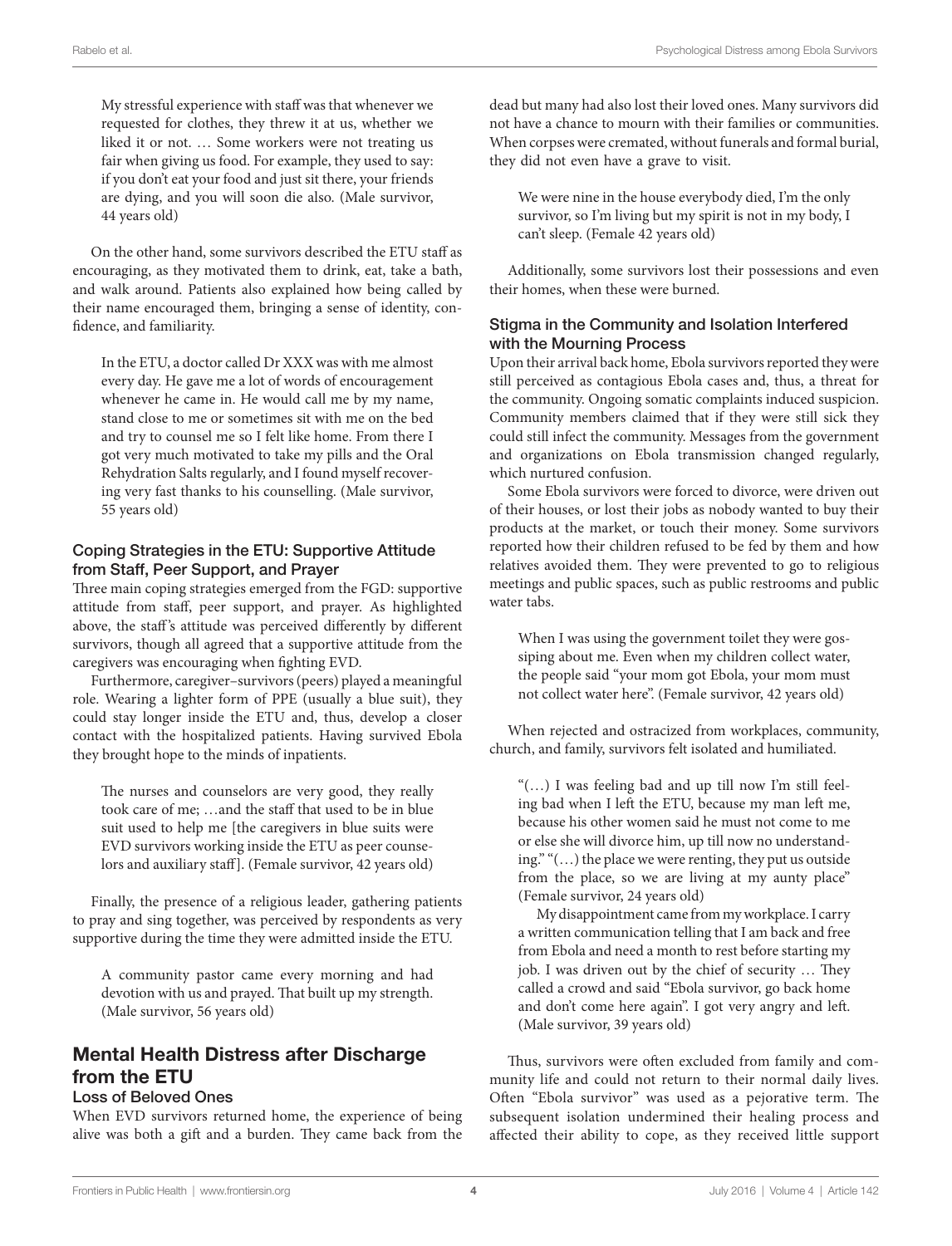during their mourning and could not share their traumatic experiences.

### Symptoms of Depression and Posttraumatic Stress **Reactions**

Suffering continued after discharge from the ETU. Not being able to pick up their routine again, their life was, thus, affected profoundly, and some started to question if there was a reason to stay alive. Besides depression, some survivors presented with posttraumatic stress reactions.

When I went home, I felt bad, because my two children died. I could not see them in the house again and the woman that carried me home was not able to talk to my family because I started crying. If I don't take sleeping tablets I can't sleep. (Female, 28 years old)

The very day, they brought me there, I was not myself, and dead people were all around me… when I'm sitting home my mind goes back to it … (Female survivor, 39 years old)

Flashbacks were very common among survivors, most frequently connected with the image of corpses inside the ETU. Triggers of flashbacks differed. For some it could be a person staring at them, for others flashbacks were triggered by seeing white boots (alike the boots worn by the ETU staff). Others had regular flashbacks appearing out of the blue.

For me, when I went home, the amount of people I saw dying used to come to my mind, it used to be playing on me. (Female survivor, 18 years old)

I am a different person in the group here (his own community). Sometimes people just stare at me and that gives me a flashback. What is it? Is it that I am going mad? (Male survivor, 55 years old)

#### Coping Strategies to Overcome Isolation and Stigma

To keep their minds busy after returning home, some survivors looked for work, or preferred to read novels or the Bible. Support of family, friends, faith, and participation in a survivor's association were frequently mentioned coping strategies that supported Ebola survivors in dealing with mental distress. Some survivors wore their survivor status as a badge of honor, displayed resilience, and tried to educate family and community about Ebola. Especially male survivors were active in support groups.

When you have a problem, we sit down and see how best. Moving together with the survivors is where my happiness lies as survivor. (Male survivor, 33 years old)

The practice of health-care workers/health promoters accompanying survivors home after discharge was reported as supportive by some survivors. For survivors excluded from community life, psychosocial counseling and the survivor's network were the only source of information and a helpful way to give meaning to life post-Ebola. Furthermore, these networks provided a space to process grief and mourn.

The help of the psycho-social group that kept visiting, giving me lecture, giving some words of consolation, helped to change my mood … Now I feel like any other person in the community. (Male survivor, 55 years old)

I love to go around with friends [other survivors] because I feel that if I associate with non-survivors I will be stigmatized. … the MSF psycho-social team … helped me a lot in uniting me with other family members [survivors], who are helping me today. (Male survivor, 39 years old)

### **DISCUSSION**

One of the consequences of the largest-ever Ebola outbreak, in West Africa 2014–2015, was the unprecedented volume of Ebola survivors discharged from the ETU ([1](#page-5-0), [9](#page-5-4)). Being hospitalized in the ETU and facing stigma upon return to the home community were important sources of mental distress. Inside the ETU, the main difficulties were the daily exposure to corpses (frequency of entering the high risk zone was restricted for staff, thus corpses were removed only periodically) and the patients' isolation from their families. Furthermore, the ETU staff's attitude was sometimes perceived as rude and non-respectful, though the majority of survivors reported how the kind support from the MSF teams enabled them to cope with the daily stress inside the ETU. Distance between caregivers and patients may have been created by the strict infection control measures as well as the high workload for caregivers.

How to "humanize" care in the ETU? First, if feasible, inpatients should be exposed as little as possible to corpses. Witnessing the death of relatives, friends, and even health-care workers has been reported as a most harrowing experience ([2](#page-5-1)). Therefore, deteriorating patients could be separated from other patients and receive intensified psychosocial care. Second, the practice of employing survivors as peer health-care workers should be emphasized: our results, supported by evidence from Sierra Leone ([10](#page-5-5)) show how peer health-care workers can develop trusting and supportive relationships with inpatients. However, not all survivors may be mentally prepared to return to the ETU. Alternatively, interested survivors may play an important role in communicating outside the ETU to communities and family members of inpatients and the restoration of their own dignity by offering them the opportunity to contribute to the EVD control efforts. Third, to mitigate stress, continuous training and supervision of ETU staff (medical teams, hygienists, body management teams, survivors employed inside the ETU) on the psychosocial needs of inpatients may result in a more supportive environment. A recent study by Shultz [\(11\)](#page-5-6) highlights the importance of psychological support for infected patients, their relatives, and their caregivers. Fourth, coping mechanisms of patients could be enhanced if inpatients could communicate regularly with their relatives outside the ETU and, thus, overcome isolation, an important stress factor ([2](#page-5-1)).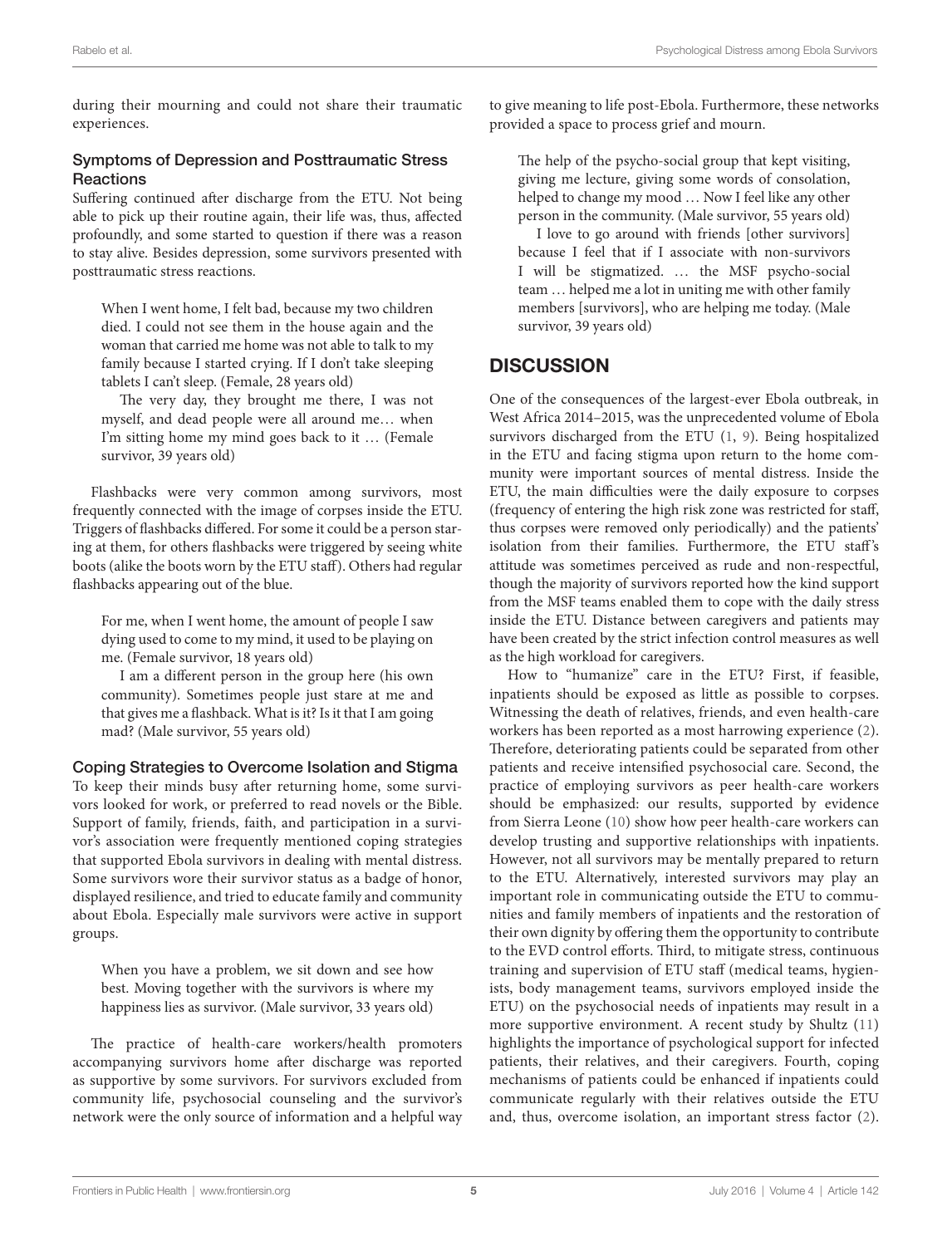Designated meeting rooms with transparent dividers may allow visits of relatives inside the ETU ([12\)](#page-5-7).

For most survivors, the suffering did not end after discharge from the ETU. Many were excluded from social and professional life in the community. Already in 1986, Folkman et al identified communication, social support, positive thoughts and selfesteem, humor, meaning-focused coping (giving meaning to stressful experiences), and search for new activities as important coping mechanisms ([13\)](#page-5-8). However, these coping mechanisms were often denied by the survivor's environment. Thus, mental distress was not relieved, and continuous mental distress may impede the waning of posttraumatic stress reactions.

In addition, months after discharge, many survivors may have presented a post-Ebola syndrome, which can involve joint pain, muscle pain, fatigue, eye problems, and hearing problems, and can necessitate specialized health care ([14\)](#page-5-9). Stigmatization and mental health conditions, such as depression and posttraumatic stress reactions, may amplify post-Ebola syndrome. Conversely, somatic complaints prevent survivors from resuming their daily routine and work, increasing their vulnerability, and foster community mistrust about their health status and infectiousness ([15](#page-5-10)).

Survivors reported coping better with distress in their communities when they received support from their family, friends, the survivor network, and MSF psychologists, and counselors. Meetings with neighbors and community leaders may result in a tailor-made support plan for survivors [\(9\)](#page-5-4). Health-care workers can play an important role and may be able to facilitate the reintegration. However, health promotion and psychosocial support teams often use a one-size-fits-all approach, providing general information about Ebola and fail to create a personal support network for each survivor. Survivors could inform future psychosocial programs. Survivor-led community-based approaches may foster social and peer support for survivors and

### **REFERENCES**

- <span id="page-5-0"></span>1. World Health Organization. *Ebola Situation Report – 2 March 2016*. Geneva: World Health Organization (2016).
- <span id="page-5-1"></span>2. De Roo AD, Ado B, Rose B, Guimard Y, Fonck K, Colebunders R. Survey among survivors of the 1995 Ebola epidemic in Kikwit, Demographic Republic of Congo: their feelings and experiences. *Trop Med Int Health* (1998) 3:883–5. doi:[10.1046/j.1365-3156.1998.00322.x](http://dx.doi.org/10.1046/j.1365-3156.1998.00322.x)
- 3. Hewlett BS, Hewlett BL. *Ebola, Culture, and Politics: The Anthropology of an Emerging Disease*. Boston, MA: Cengage Learning (2008).
- <span id="page-5-2"></span>4. Hewlett BL, Hewlett BS. Providing care and facing death: nursing during Ebola outbreaks in central Africa. *J Transcult Nurs* (2005) 16(4):289–97. doi:[10.1177/1043659605278935](http://dx.doi.org/10.1177/1043659605278935)
- 5. Guimard Y, Bwaka MA, Colebunders R, Calain P, Massamba M, De Roo A, et al. Organization of patient care during the Ebola hemorrhagic fever epidemic in Kikwit, Democratic Republic of the Congo, 1995. *J Infect Dis* (1999) 179:S268–73. doi[:10.1086/514315](http://dx.doi.org/10.1086/514315)
- 6. Locsin RC, Matua AG. The lived experience of waiting-to-know: Ebola at Mbarara, Uganda – hoping for life, anticipating death. *J Adv Nurs* (2002) 37(2):173–81. doi:[10.1046/j.1365-2648.2002.02069.x](http://dx.doi.org/10.1046/j.1365-2648.2002.02069.x)
- 7. Kinsman J. "A time of fear": local, national, and international responses to a large Ebola outbreak in Uganda. *Global Health* (2012) 8:15. doi[:10.1186/1744-8603-8-15](http://dx.doi.org/10.1186/1744-8603-8-15)
- <span id="page-5-3"></span>8. Hugo M, Declerck H, Fitzpatrick G, Severy N, Osman BG, Decroo T, et al. Post-traumatic stress reactions in Ebola virus disease survivors in Sierra Leone. *Emerg Med* (2015) 5:285. doi:[10.4172/2165-7548.1000285](http://dx.doi.org/10.4172/2165-7548.1000285)

their relatives ([16\)](#page-5-11). Furthermore, key community stakeholders may be capacitated to identify and refer survivors who present mental or physical health problems for medical follow-up.

This study had some limitations. First, due to the emergency context and multiple responsibilities/high workload for the researchers, it was not possible to collect data extensively. Although only three FGDs were conducted, the experiences and views brought up were very similar across FGDs, suggesting consistency across the data collection. In addition, the researchers were able to triangulate the generated theory with the observations they made when providing psychological care for survivors in the survivor clinic and communities. Second, the findings cannot be generalized: the coping mechanisms described here are specifically connected with the local culture, in which often a religious meaning is attributed to life events [\(17](#page-6-0)).

In conclusion, Ebola survivors from ELWA3 were exposed to death in the ETU and stigma in the communities. These traumatic events may induce posttraumatic stress reactions and depressive symptoms. To reduce distress among ETU inpatients, future Ebola control programs should consider a timelier and more appropriate management of corpses inside the ETU, private rooms for inpatients, utilize survivors as peer-support providers where possible, assure that all ETU staff are trained in psychosocial support, and facilitate better and more regular communication between inpatients and their relatives and family members. Coping mechanisms can be strengthened through trust relationships, religion, peer/community support, and community-based psychosocial care.

## AUTHOR CONTRIBUTIONS

IR wrote the first draft of the paper. All coauthors contributed to the subsequent drafts. All authors have read and approved the final paper.

- <span id="page-5-4"></span>9. Arwady MA, Garcia EL, Wollor B, Mabande LG, Reaves EJ, Montgomery JM, et al. Reintegration of ebola survivors into their communities – Firestone District, Liberia, 2014. *MMWR Morb Mortal Wkly Rep* (2014) 63(50): 1207–9.
- <span id="page-5-5"></span>10. Lee-Kwan SH, DeLuca N, Adams M, Dalling M, Drevlow E, Gassama G, et al. Support services for survivors of ebola virus disease – Sierra Leone, 2014. *MMWR Morb Mortal Wkly Rep* (2014) 63(50):1205–6.
- <span id="page-5-6"></span>11. Shultz JM, Baingana F, Neria Y. The 2014 Ebola outbreak and mental health current status and recommended response. *JAMA* (2015) 313(6):567–8. doi:[10.1001/jama.2014.17934](http://dx.doi.org/10.1001/jama.2014.17934)
- <span id="page-5-7"></span>12. World Health Organization. *Manual for the Care and Management of Patients in Ebola Care Units/Community Care Centres Interim Emergency Guidance*. Geneva: World Health Organization (2015).
- <span id="page-5-8"></span>13. Folkman S, Lazarus RS, Gruen RJ, DeLongis A. Appraisal, coping, health status, and psychological symptoms. *J Pers Soc Psychol* (1986) 50(3):571–9. doi:[10.1037/0022-3514.50.3.571](http://dx.doi.org/10.1037/0022-3514.50.3.571)
- <span id="page-5-9"></span>14. Carod-Artal FJ. Post-Ebolavirus disease syndrome: what do we know? *Expert Rev Anti Infect Ther* (2015) 13(10):1185–7. doi:[10.1586/14787210.2015.](http://dx.doi.org/10.1586/14787210.2015.1079128) [1079128](http://dx.doi.org/10.1586/14787210.2015.1079128)
- <span id="page-5-10"></span>15. Yadav S, Rawal G. The current mental health status of Ebola survivors in Western Africa. *J Clin Diagn Res* (2015) 9(10):LA01–02. doi[:10.7860/](http://dx.doi.org/10.7860/JCDR/2015/15127.6559) [JCDR/2015/15127.6559](http://dx.doi.org/10.7860/JCDR/2015/15127.6559)
- <span id="page-5-11"></span>16. Mohammed A, Sheikh TL, Gidado S, Poggensee G, Nguku P, Olayinka A, et al. An evaluation of psychological distress and social support of survivors and contacts of Ebola virus disease infection and their relatives in Lagos, Nigeria: